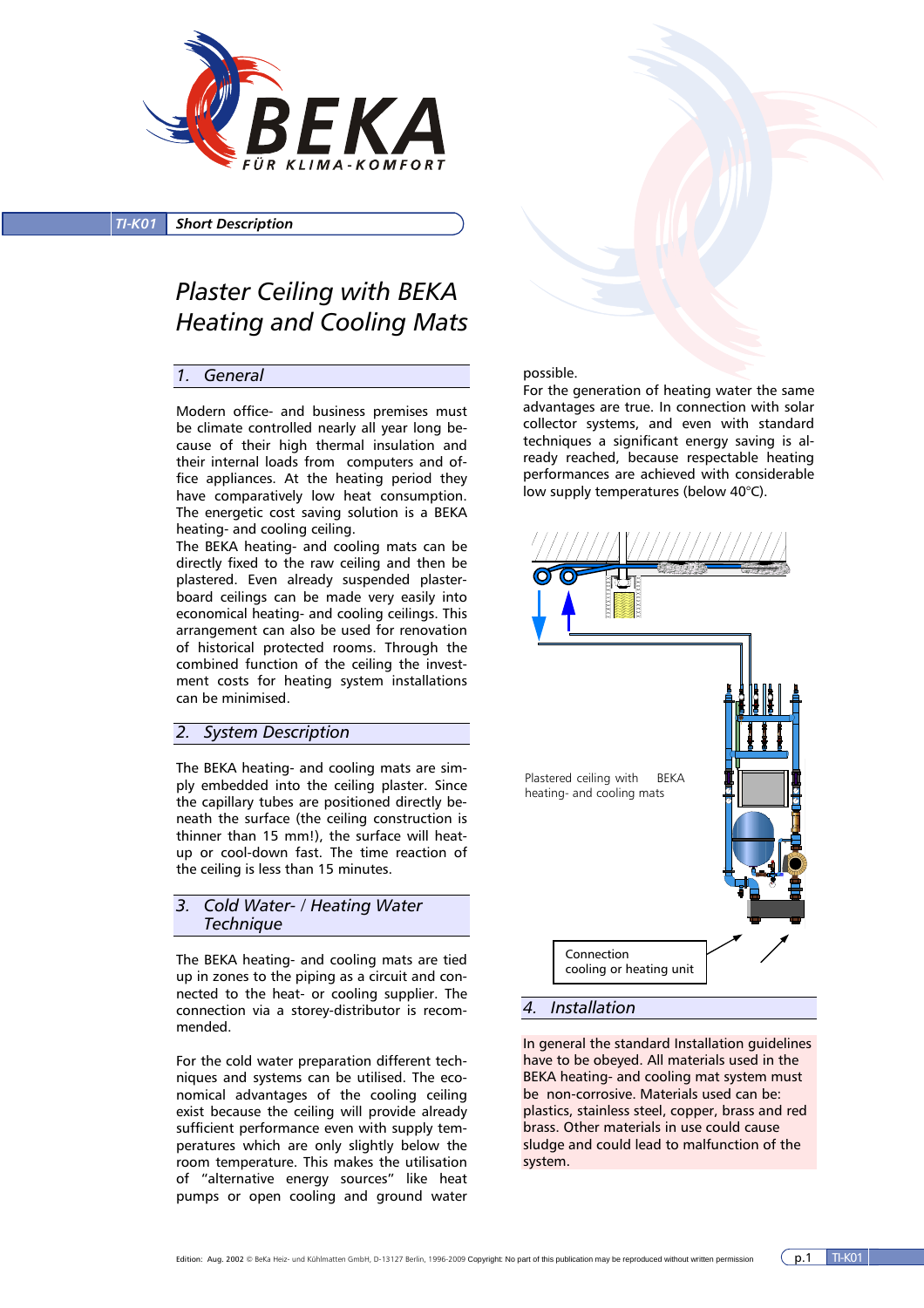

## *5. Regulating Technique*

The regulating technique secures, first the desired comfort, second the necessary system reliance.

The cooling ceiling requires: a room temperature regulation, a dew point guard, and a control of the supply temperature for the cold water. Supply temperatures below 16°C must be avoided because of the danger that the dew point is reached!

For the heating ceiling a room temperature control is required, which regulates the volume of heating water in dependence to the desired room temperature. Supply temperatures higher than 45°C must be avoided because of the danger of an excessive surface temperature of the ceiling and to prevent plaster from drying-out!

## *6. Dimensioning of the System*

The BEKA heating- and cooling mats are dimensioned according to the following lay-out table. The supply temperature determined in the water circuit, taken at the side of the cooling unit or heat generator, is regulated with the water temperature before the heat exchanger.

# *7. Preparation for Installation*

For the connection of the BEKA heating- and cooling mats the manufacturers instructions must be obeyed. For the plastering instructions of the plaster material supplier must be followed.

The raw ceiling must have a solid base, which is able to carry surface loads of at least  $\geq 20$  $kg/m<sup>2</sup>$ . If the plaster ceiling must be applied onto a suspended ceiling, the supporting distances and design of the suspender from the raw ceiling must bear a load of at least  $\geq 30$ kg/m<sup>2</sup> .

The BEKA heating- and cooling mats are

offered for the different uses in widths of 1200 mm and lengths up to 6000 mm, so that tailoring at the building site is not necessary. Only at borders and at areas where ceiling in-builds are planned, inactive areas must be provided. The BEKA heating- and cooling mats can be supplied with readily attached double sided adhesive tape, for the positioning of the mats at the raw ceiling. Before starting work a ceiling pattern and an installation pattern must be drawn-up. All mats with its dimensions and direction of installation for the supply lines must recorded. In the ceiling pattern also all areas must be marked, which will stay empty for instance for the installation of partition walls, for light fixtures and for other ceiling in-fills. Also the installation position of the dew point BEKAsensor must be marked at the ceiling pattern. The connection of the Polypropylene piping is done by thermal welding. For the execution the welding directions DVS 2207-11 of the Deutscher Verband für Schweißtechnik e.V. are valid. (The surrounding temperature during working must not be below 5°C. The preheating,- welding and setting time must be according to regulations.)

# *8. Tools, Materials*

For the installation of BEKA heating- and cooling mats in plaster ceilings the recommended tools and materials for the installations of Polypropylene must be used:

- Pipe clamps
- Dowels and screws, if necessary
- Plastic pipe clamps
- Hand held welding device with sleeve welding adapter for plastic welding
- Plastic fittings
- Smoothening spatula
- Plaster material

Tools and materials for plastering must be chosen according the plaster manufacturer's instructions.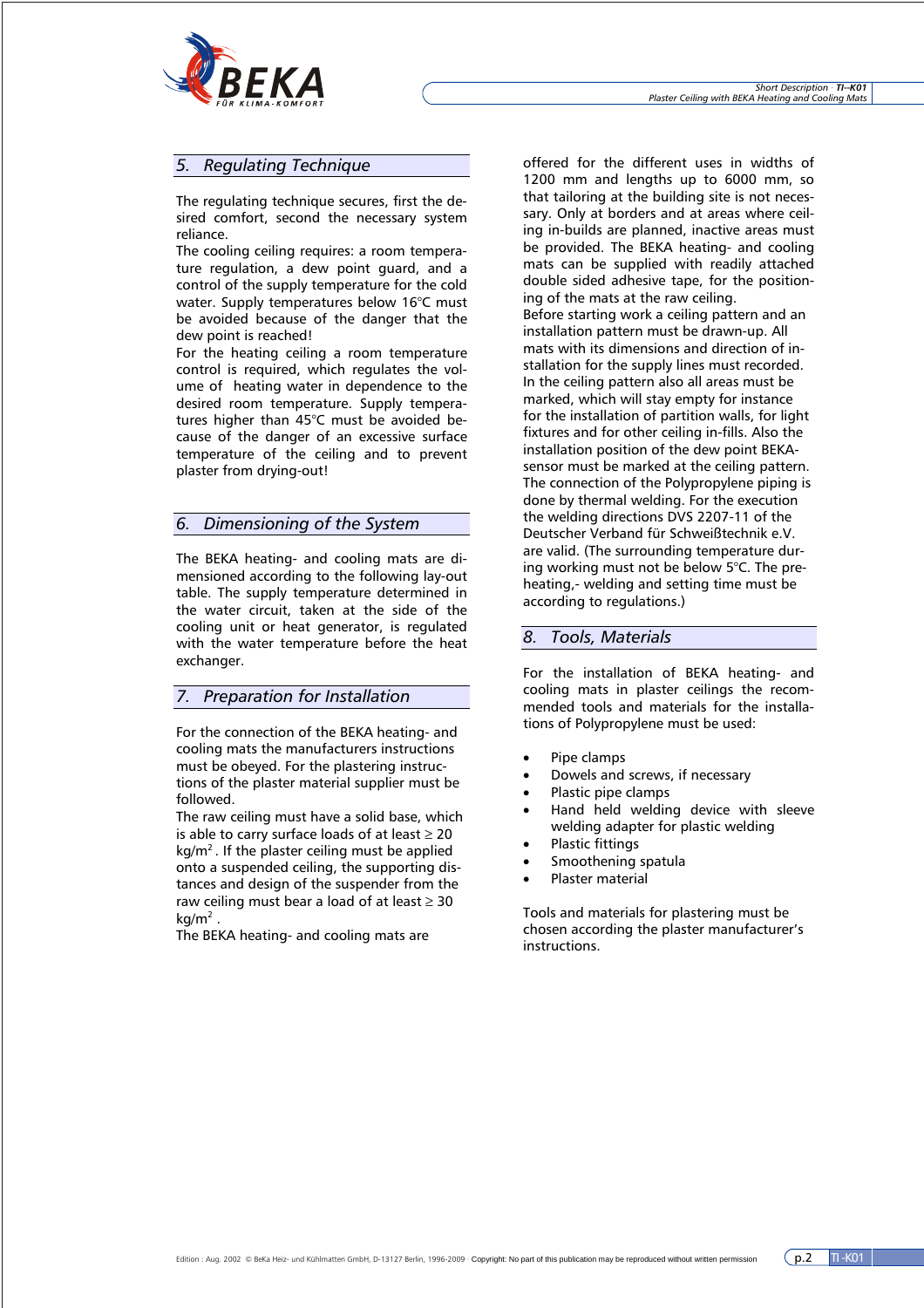

# *9. Installation Steps for the Ceiling*

- Fasten main pipes of the mats with hose clamps to the raw ceiling or in the cavity of suspended ceilings. Later on the main pipes are located behind partition walls towards the corridor or behind cavities in the wall or mouldings.
- Connect mats to another and to the water circuit by means of thermal welding.
- Unroll the BEKA mats and position them to the raw ceiling or to the suspended ceiling by means of adhesive tape.
- Pre-test with air pressure of 10 bar for 1 hour.
- Main-test with water with 10 bar for 4 hours. Resting pressure of 3 bar must be kept-up until system is taken into operation.
- Apply plaster spots at the spacer bars of the mats, with this the BEKA mats are held securely until plastering is done. For installation to suspended ceilings this additional fastening will not have to be done. Eventually only tacks have to be placed above the spacers of the mats, to take the tension of the mats



• Apply plastering in a thin layer. Mostly 10 to 12 mm is enough. Avoid thick layers – the cooling capacity will be lowered!!!





II.



III.

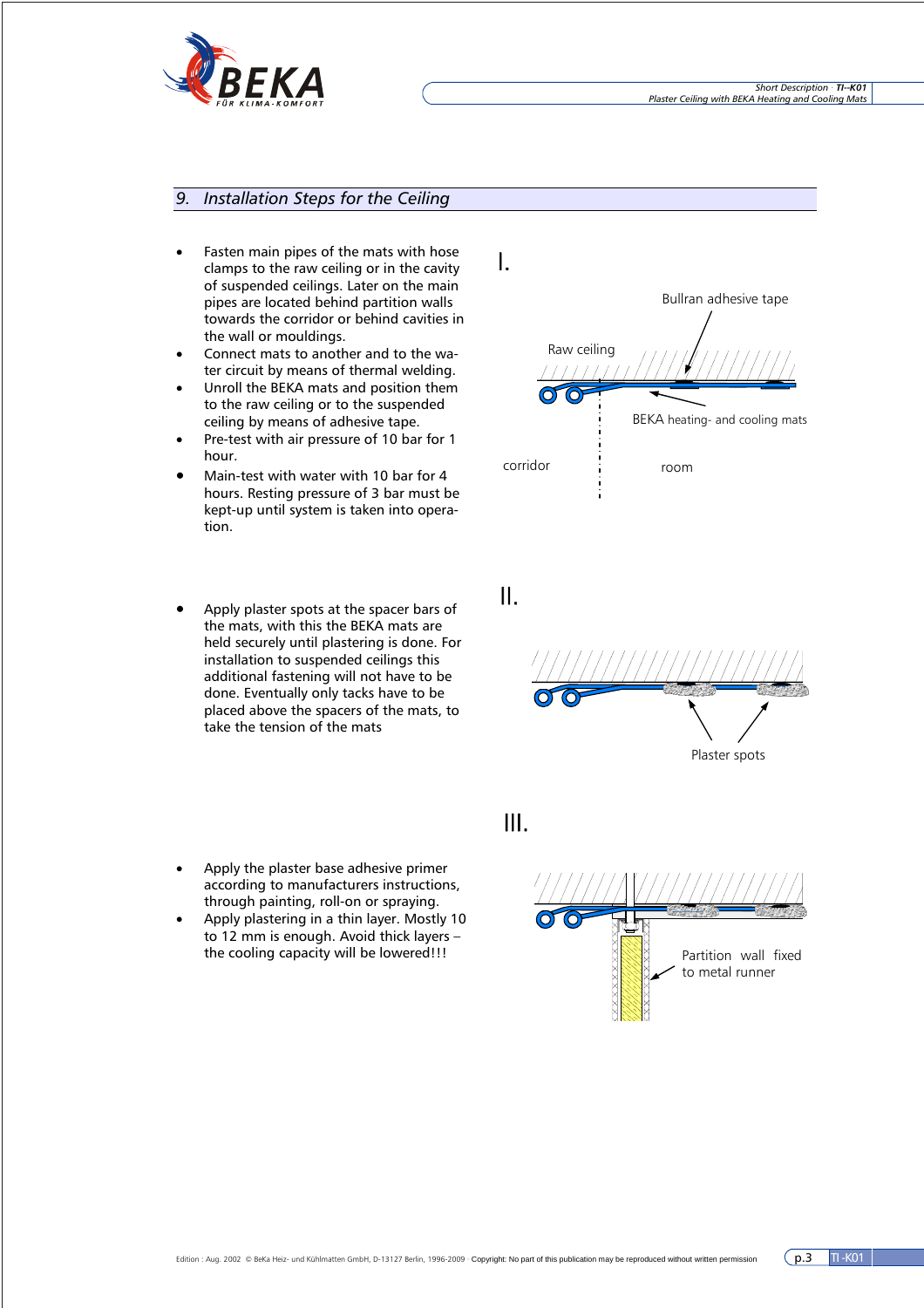

# *10. Lay-out of a Plaster Cooling Ceiling with BEKA Mats Type K.S15*

| Project.            | Date                                                                  |  |
|---------------------|-----------------------------------------------------------------------|--|
| Project consultant: | Lay-out valid for 27°C room temperature and 2K cooling water spread ! |  |

|  | <b>Required Cooling Capacity</b> |
|--|----------------------------------|
|  |                                  |

| Required Cooling Capacity            |                  |                                                       |
|--------------------------------------|------------------|-------------------------------------------------------|
| 1 Cooling load for the room          | W                | from calculation of planning office                   |
| 2 Planned coverage with mats         |                  | max possible arrangement derived from room dimensions |
| 3 Required specific cooling capacity | W/m <sup>2</sup> | $\vert$ = cooling load / coverage                     |

Performance Determination





5 Return temperature °C

*If BEKA heat transfer stations are utilised, the pressure determinaton can be omitted. Only the quantity of cooling circuits and the total cooling capacity is required for the selection.*

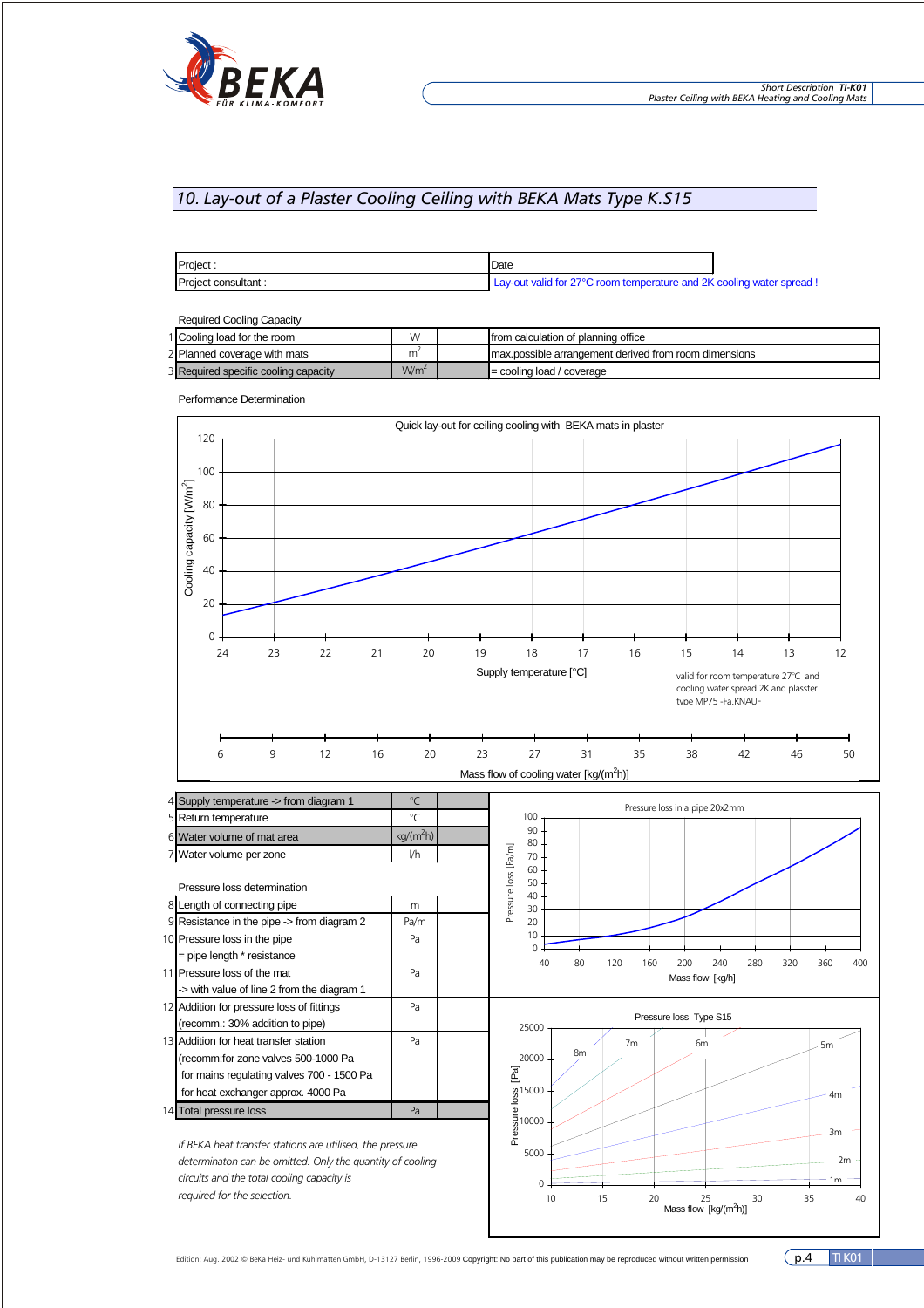

# *11. Lay-out of Plaster Ceiling for Ceiling Heating with BEKA Mats Type K.S15*

| Project             | Date                                                                  |  |
|---------------------|-----------------------------------------------------------------------|--|
| Project consultant: | Lay-out valid for 22°C room temperature and 6K Heating water spread ! |  |

| Required heating capacity            |                  |                                                           |
|--------------------------------------|------------------|-----------------------------------------------------------|
| 1 Heat requirement for the room      | W                | from calculations of the planning office                  |
| 2 Planned coverage with mats         | m                | max possible arrangement derived from the room dimensions |
| 3 Required specific heating capacity | W/m <sup>2</sup> | $=$ Heat requirement / coverage                           |

Performance Determination





Edition: Aug. 2002 © BeKa Heiz- und Kühlmatten GmbH, D-13127 Berlin, 1996-2009 Copyright: No part of this publication may be reproduced without written permission  $\overline{p.5}$  TI-K01